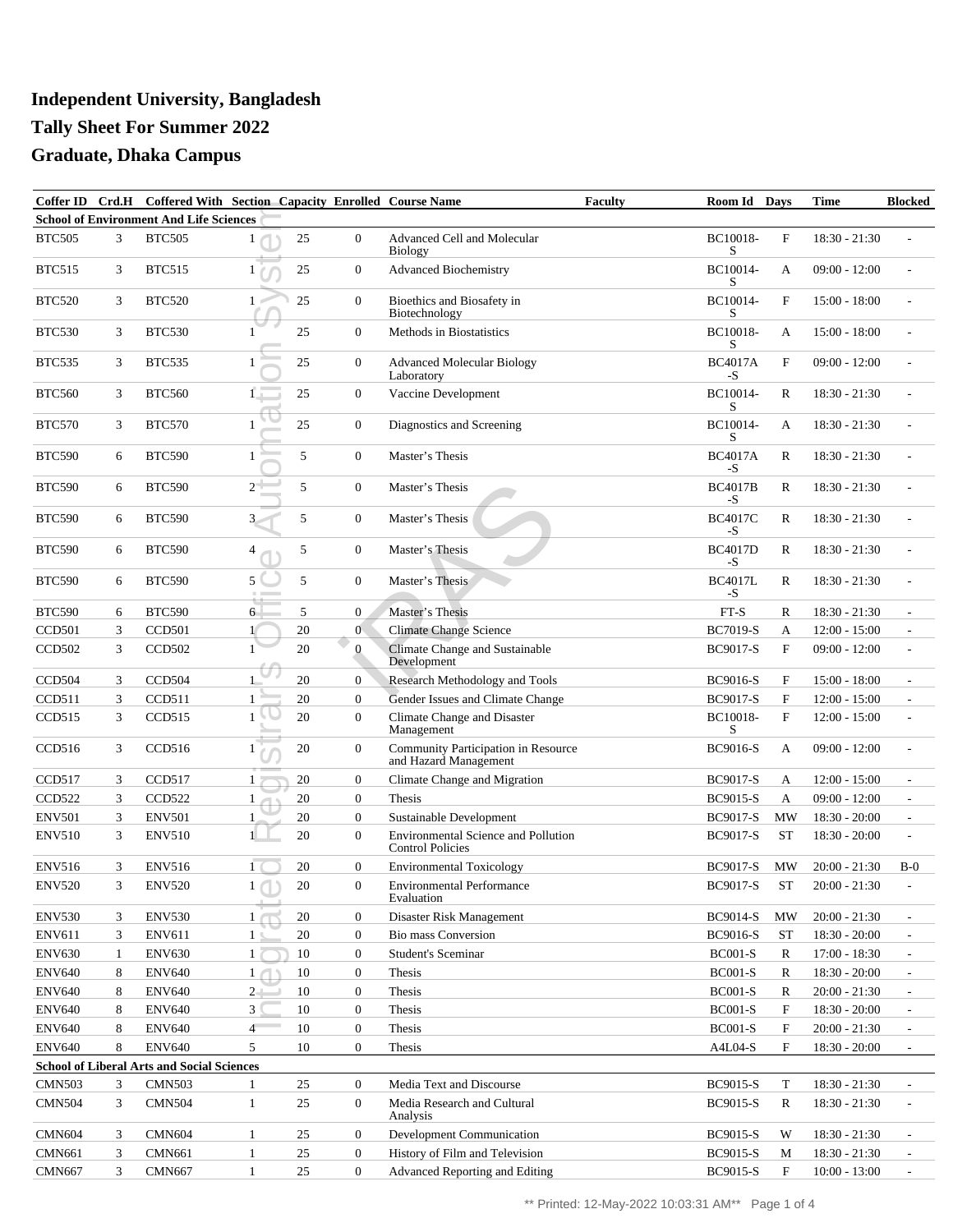| Coffer ID     | Crd.H          | <b>Coffered With Section Capacity Enrolled Course Name</b> |                 |    |                             |                                                       | <b>Faculty</b><br><b>Room Id Days</b> |                           | Time            | <b>Blocked</b>           |
|---------------|----------------|------------------------------------------------------------|-----------------|----|-----------------------------|-------------------------------------------------------|---------------------------------------|---------------------------|-----------------|--------------------------|
| <b>CMN698</b> | 9              | <b>CMN698</b>                                              |                 | 5  | $\Omega$                    | Media Production Project and Term<br>Paper            | BCTBA4-<br>S                          | A                         | $18:30 - 21:30$ |                          |
| <b>CMN699</b> | 9              | <b>CMN699</b>                                              | $\mathbf{1}$    | 5  | $\mathbf{0}$                | Master's Thesis                                       | BCTBA1-<br>S                          | A                         | $18:30 - 21:30$ | $\overline{a}$           |
| <b>DST501</b> | $\overline{4}$ | <b>DST501</b>                                              | 1               | 20 | $\mathbf{0}$                | <b>Introduction to Development Studies</b>            | <b>BC8013-S</b>                       | T                         | $18:30 - 21:30$ |                          |
| <b>DST505</b> | 4              | <b>DST505</b>                                              | $\mathbf{1}$    | 20 | $\boldsymbol{0}$            | Res. Meth. in Development Studies                     | <b>BC8013-S</b>                       | M                         | $18:30 - 21:30$ | $\overline{\phantom{a}}$ |
| <b>DST613</b> | 3              | <b>DST613</b>                                              | $\mathbf{1}$    | 20 | $\mathbf{0}$                | Micro-Credit and Development<br>Management            | <b>BC8013-S</b>                       | A                         | 18:30 - 21:30   |                          |
| <b>DST633</b> | 3              | <b>DST633</b>                                              | $1\subset$      | 20 | $\mathbf{0}$                | <b>Communication for Development</b>                  | <b>BC8013-S</b>                       | W                         | $18:30 - 21:30$ |                          |
| <b>DST651</b> | 3              | <b>DST651</b>                                              | $1 \rightarrow$ | 20 | $\overline{0}$              | Gender Issues in Development<br><b>Studies</b>        | <b>BC8013-S</b>                       | S                         | $18:30 - 21:30$ |                          |
| <b>DST675</b> | 3              | <b>DST675</b>                                              | $\mathbf{1}$    | 20 | $\mathbf{0}$                | Governance & Development in<br>Bangladesh             | <b>BC8013-S</b>                       | $\mathbb{R}$              | $18:30 - 21:30$ | $\overline{a}$           |
| <b>DST677</b> | 3              | <b>DST677</b>                                              |                 | 20 | $\overline{0}$              | Poverty Alleviation in Bangladesh                     | <b>BC8013-S</b>                       | A                         | $11:00 - 14:00$ |                          |
| <b>DST693</b> | 3              | <b>DST693</b>                                              | $\mathbf{1}$    | 20 | $\mathbf{0}$                | <b>Statistical Methods in Development</b><br>Research | <b>BC8014-S</b>                       | A                         | $09:00 - 12:00$ |                          |
| <b>DST699</b> | 9              | <b>DST699</b>                                              | 1               | 10 | $\mathbf{0}$                | Thesis                                                | BCTBA1-<br>S                          | A                         | $11:00 - 12:30$ |                          |
| <b>DST699</b> | 9              | <b>DST699</b>                                              | $2+$            | 10 | $\mathbf{0}$                | Thesis                                                | BCTBA2-<br>S                          | $\mathbf{F}$              | $12:30 - 14:00$ | $\overline{a}$           |
| <b>ELT501</b> | 3              | <b>ELT501</b>                                              | 1               | 20 | $\mathbf{0}$                | The History of English Language<br>Teaching           | <b>BC8014-S</b>                       | S                         | $18:30 - 21:30$ |                          |
| <b>ELT503</b> | 3              | <b>ELT503</b>                                              | $\mathbf{1}$    | 20 | $\mathbf{0}$                | English Phonetics and Phonolog                        | <b>BC8014-S</b>                       | T                         | $18:30 - 21:30$ |                          |
| <b>ELT508</b> | 3              | <b>ELT508</b>                                              | 1               | 20 | $\mathbf{0}$                | <b>ELT Research Methodology</b>                       | <b>BC8014-S</b>                       | M                         | $18:30 - 21:30$ |                          |
| <b>ELT522</b> | 3              | <b>ELT522</b>                                              | 1               | 20 | $\mathbf{0}$                | <b>Teaching Practicum</b>                             | <b>BC8014-S</b>                       | W                         | $18:30 - 21:30$ |                          |
| <b>ENG502</b> | 3              | <b>ENG502</b>                                              | $\mathbf{1}$    | 20 | $\mathbf{0}$                | Contemporary Literary Theory                          | <b>BC7015-S</b>                       | W                         | $18:30 - 21:30$ |                          |
| <b>ENG503</b> | 3              | <b>ENG503</b>                                              | $\mathbf{1}$    | 20 | $\mathbf{0}$                | Contemporary Literature in English                    | <b>BC7015-S</b>                       | T                         | $18:30 - 21:30$ |                          |
| <b>ENG514</b> | 3              | <b>ENG514</b>                                              | $1\subset$      | 20 | $\mathbf{0}$                | The Literature of War                                 | <b>BC7015-S</b>                       | M                         | $18:30 - 21:30$ |                          |
| <b>ENG521</b> | 3              | <b>ENG521</b>                                              | 1 <sub>1</sub>  | 20 | $\mathbf{0}$                | <b>Contemporary British Literature</b>                | <b>BC7015-S</b>                       | S                         | $18:30 - 21:30$ |                          |
|               |                | <b>School of Engineering, Technology and Sciences</b>      |                 |    |                             |                                                       |                                       |                           |                 |                          |
| <b>CNC699</b> | 8              | <b>CNC699</b>                                              |                 | 5  | $\overline{0}$              | <b>Thesis Work</b>                                    | CSCLab4<br>-S                         | $\mathbf F$               | $18:30 - 21:30$ | $B-0$                    |
| <b>CSC697</b> | 2              | CSC697,CNC6<br>97                                          |                 | 5  | $\bullet$<br>$\overline{0}$ | <b>Graduate Project</b>                               | BCTBA4-<br>S                          | $\mathbf{F}$              | $18:30 - 21:30$ | $B-0$                    |
| <b>CSC697</b> | 2              | CSC697,CNC6<br>97                                          | 2 <sup>°</sup>  | 5  | $\overline{0}$              | <b>Graduate Project</b>                               | BCTBA2-<br>S                          | $\mathbf F$               | $18:30 - 21:30$ |                          |
| <b>CSC697</b> | 2              | CSC697,CNC6<br>97                                          | 3               | 5  | $\mathbf{0}$                | Graduate Project                                      | CSCLab1<br>-S                         | $\boldsymbol{\mathrm{F}}$ | $18:30 - 21:30$ |                          |
| <b>CSC698</b> | $\mathbf{1}$   | CSC698.CNC6<br>98                                          | $1^-$           | 5  | $\mathbf{0}$                | <b>Student Seminar</b>                                | CSCLab1<br>-S                         | A                         | $18:30 - 21:30$ | $B-0$                    |
| <b>CSC698</b> | 1              | CSC698,CNC6<br>98                                          | $2 -$           | 5  | $\boldsymbol{0}$            | <b>Student Seminar</b>                                | CSCLab2<br>-S                         | A                         | $18:30 - 21:30$ | $B-0$                    |
| <b>CSC698</b> | 1              | CSC698,CNC6<br>98                                          | 3               | 5  | $\mathbf{0}$                | <b>Student Seminar</b>                                | CSCLab3<br>-S                         | R                         | $18:30 - 21:30$ | $B-0$                    |
| <b>CSC699</b> | 8              | <b>CSC699</b>                                              |                 | 5  | $\boldsymbol{0}$            | Thesis Work                                           | CSCLab4<br>$-S$                       | $\mathbb{R}$              | 18:30 - 21:30   | $\overline{\phantom{a}}$ |
| <b>EEE503</b> | 3              | EEE503,ETE50<br>5,CNC602                                   | $1^{-}$         | 25 | $\boldsymbol{0}$            | <b>Optical Fiber Communications</b>                   | <b>BC6008-S</b>                       | W                         | $18:30 - 21:30$ |                          |
| <b>EEE533</b> | 3              | EEE533, ETE66<br>4                                         | 1 <sup>1</sup>  | 25 | $\boldsymbol{0}$            | Advanced VLSI Design and Testing                      | <b>BC5012-S</b>                       | R                         | $18:30 - 21:30$ | ÷,                       |
| <b>EEE573</b> | 3              | <b>EEE573</b>                                              | $\mathbf{1}$    | 25 | $\mathbf{0}$                | Renewable Energy Technologies                         | <b>BC5012-S</b>                       | S                         | $18:30 - 21:30$ | $\overline{\phantom{a}}$ |
| <b>EEE598</b> | 6              | <b>EEE598</b>                                              | $1 =$           | 10 | $\mathbf{0}$                | Graduate Project                                      | BCTBA4-<br>S                          | A                         | $09:00 - 12:00$ | $\overline{\phantom{a}}$ |
| <b>EEE598</b> | 6              | <b>EEE598</b>                                              | $\overline{2}$  | 10 | $\boldsymbol{0}$            | Graduate Project                                      | <b>MACLA</b><br>$B1-S$                | A                         | $09:00 - 12:00$ |                          |
| <b>EEE598</b> | 6              | <b>EEE598</b>                                              | 3               | 10 | $\boldsymbol{0}$            | Graduate Project                                      | <b>SIMLAB</b><br>$1-S$                | A                         | $09:00 - 12:00$ | ÷,                       |
| <b>EEE598</b> | 6              | <b>EEE598</b>                                              | 4               | 10 | $\mathbf{0}$                | Graduate Project                                      | TelLab-S                              | A                         | $09:00 - 12:00$ | $\overline{\phantom{a}}$ |
| <b>EEE598</b> | 6              | <b>EEE598</b>                                              | 5               | 10 | $\mathbf{0}$                | Graduate Project                                      | GPLab-S                               | A                         | $09:00 - 12:00$ | $\overline{\phantom{a}}$ |
| <b>EEE598</b> | 6              | <b>EEE598</b>                                              | 6               | 10 | $\mathbf{0}$                | Graduate Project                                      | $\rm{PLab}\text{-}\rm{S}$             | A                         | $09:00 - 12:00$ | $\overline{\phantom{a}}$ |
| <b>EEE598</b> | 6              | <b>EEE598</b>                                              | $\tau$          | 10 | $\boldsymbol{0}$            | Graduate Project                                      | PLab2-S                               | A                         | $09:00 - 12:00$ | $\overline{\phantom{a}}$ |
| <b>EEE599</b> | 18             | <b>EEE599</b>                                              | $\mathbf{1}$    | 5  | $\boldsymbol{0}$            | Graduate Thesis                                       | <b>MACLA</b>                          | $_{\rm F}$                | $09:00 - 12:00$ | $\overline{\phantom{a}}$ |
| <b>EEE599</b> | 18             | <b>EEE599</b>                                              | $\overline{c}$  | 5  | $\mathbf{0}$                | Graduate Thesis                                       | $B1-S$<br><b>SIMLAB</b>               | $_{\rm F}$                | $09:00 - 12:00$ |                          |
| <b>EEE599</b> | 18             | <b>EEE599</b>                                              | 3               | 5  | $\mathbf{0}$                | <b>Graduate Thesis</b>                                | $1-S$<br>TelLab-S                     | F                         | $09:00 - 12:00$ | $\overline{\phantom{a}}$ |
| <b>EEE599</b> | 18             | <b>EEE599</b>                                              | $\overline{4}$  | 5  | $\boldsymbol{0}$            | <b>Graduate Thesis</b>                                | PLab-S                                | F                         | $09:00 - 12:00$ |                          |
|               |                |                                                            |                 |    |                             |                                                       |                                       |                           |                 |                          |

\*\* Printed: 12-May-2022 10:03:31 AM\*\* Page 2 of 4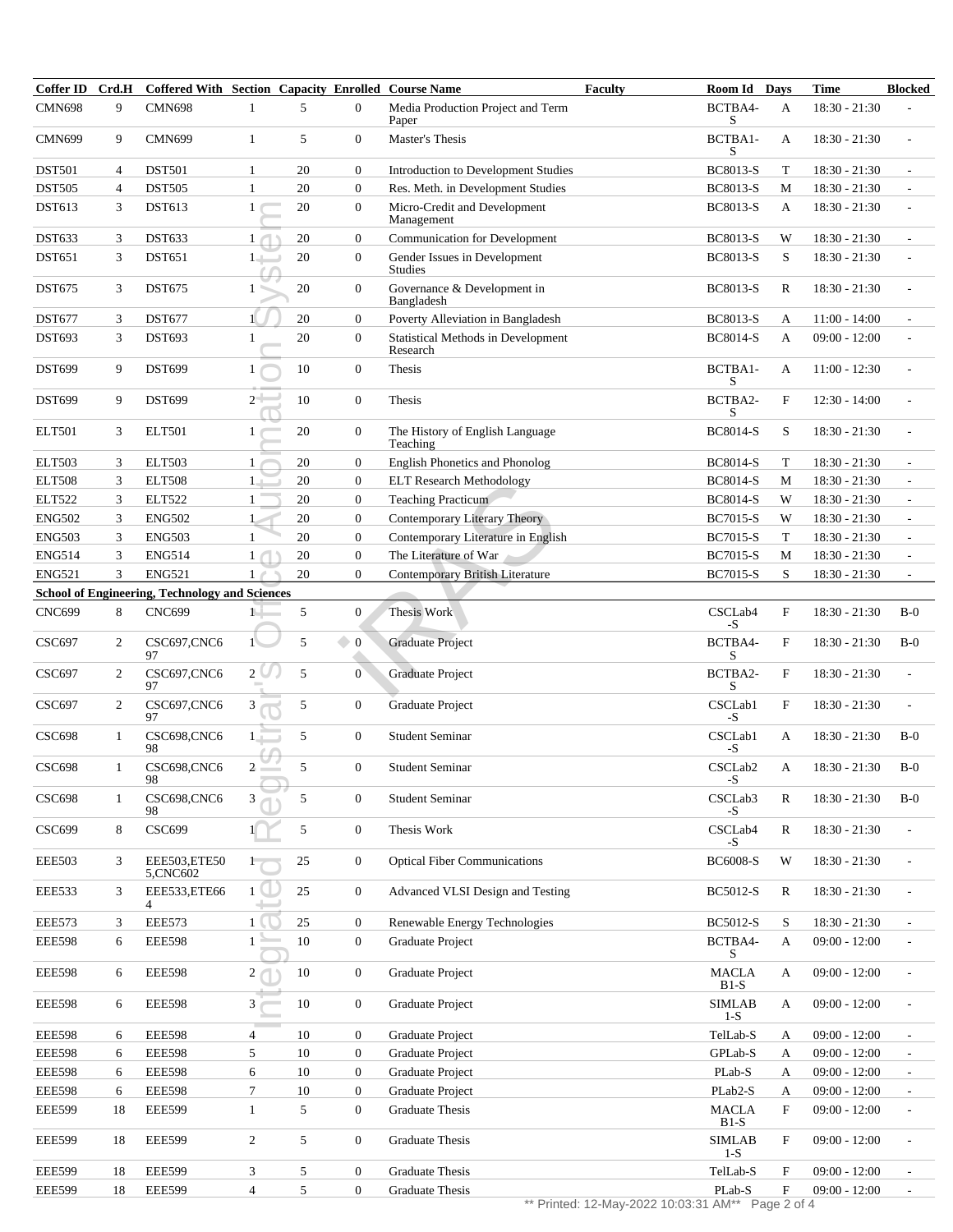| Coffer ID Crd.H |    | Coffered With Section Capacity Enrolled Course Name |                   |        |                |                                                     | <b>Faculty</b><br>Room Id Days |              | Time            | <b>Blocked</b>               |
|-----------------|----|-----------------------------------------------------|-------------------|--------|----------------|-----------------------------------------------------|--------------------------------|--------------|-----------------|------------------------------|
| <b>EEE599</b>   | 18 | <b>EEE599</b>                                       | 5                 | 5      | $\Omega$       | <b>Graduate Thesis</b>                              | PLab2-S                        | $\mathbf F$  | $09:00 - 12:00$ |                              |
| <b>EEE599</b>   | 18 | <b>EEE599</b>                                       | 6                 | 5      | $\overline{0}$ | <b>Graduate Thesis</b>                              | PowLab-S                       | $\mathbf F$  | $09:00 - 12:00$ | $\overline{a}$               |
| <b>EEE599</b>   | 18 | <b>EEE599</b>                                       | $\tau$            | 5      | $\overline{0}$ | <b>Graduate Thesis</b>                              | BC6023-S                       | $\mathbf F$  | $09:00 - 12:00$ | L.                           |
| <b>SEN690</b>   | 6  | <b>SEN690</b>                                       | $\mathbf{1}$      | 5      | $\overline{0}$ | Software Engineering Project                        | BC6013-S                       | A            | $18:30 - 21:30$ | $B-0$                        |
|                 |    | <b>School of Business and Entrepreneurship</b>      |                   |        |                |                                                     |                                |              |                 |                              |
| <b>ECN501</b>   | 3  | <b>ECN501</b>                                       | 1                 | 25     | $\overline{0}$ | <b>Advanced Microeconomics</b>                      | <b>BC4014-S</b>                | W            | $18:30 - 21:30$ |                              |
| <b>ECN503</b>   | 3  | <b>ECN503</b>                                       | $\mathbf{1}$      | 25     | $\overline{0}$ | Econometrics                                        | <b>BC4014-S</b>                | M            | $18:30 - 21:30$ | L.                           |
| <b>ECN509</b>   | 3  | <b>ECN509</b>                                       | 1/                | 25     | $\overline{0}$ | <b>Development Economics</b>                        | <b>BC4014-S</b>                | T            | $18:30 - 21:30$ | $\overline{a}$               |
| <b>ECN520</b>   | 3  | <b>ECN520</b>                                       | $1 -$             | 25     | $\overline{0}$ | <b>Financial Economics</b>                          | <b>BC4014-S</b>                | $\mathbf S$  | $18:30 - 21:30$ | L.                           |
| <b>ECN599</b>   | 6  | <b>ECN599</b>                                       | 1 <sup>°</sup>    | 25     | $\overline{0}$ | <b>Research Paper</b>                               | <b>BC4014-S</b>                | $\mathbb{R}$ | $18:30 - 21:30$ | L.                           |
| <b>FIN541</b>   | 3  | <b>FIN541</b>                                       | $\mathbf{1}$      | 20     | 20             | Corporate Finance                                   | <b>BC3010-S</b>                | M            | $18:30 - 21:30$ | L.                           |
| <b>FIN541E</b>  | 3  | <b>FIN541E</b>                                      | 1 <sup>7</sup>    | 10     | 5              | Corporate Finance                                   | <b>BC2012-S</b>                | $\mathbb{R}$ | $18:30 - 21:30$ | L.                           |
| <b>FIN542</b>   | 3  | <b>FIN542</b>                                       | -1                | 20     | 12             | Investment & Portfolio Management                   | <b>BC3010-S</b>                | T            | $18:30 - 21:30$ | L.                           |
| <b>FIN543</b>   | 3  | <b>FIN543</b>                                       | $\mathbf{1}$      | 20     | 20             | Financial Analysis and Control                      | <b>BC3011-S</b>                | $\mathbf S$  | $18:30 - 21:30$ | L.                           |
| <b>FIN543E</b>  | 3  | <b>FIN543E</b>                                      | $\mathbf{1}$      | 10     | $\overline{4}$ | Financial Analysis and Control                      | <b>BC2013-S</b>                | $\mathbf F$  | $15:00 - 18:00$ | L.                           |
| <b>FIN544</b>   | 3  | <b>FIN544</b>                                       | $1 -$             | 20     | 12             | Management of Financial Institutions                | <b>BC3011-S</b>                | W            | $18:30 - 21:30$ | L.                           |
| <b>HRM542</b>   | 3  | <b>HRM542</b>                                       | 1                 | 21     | 21             | Labor & Industrial Law                              | <b>BC3010-S</b>                | $\mathbf S$  | $18:30 - 21:30$ | L.                           |
| <b>HRM543</b>   | 3  | <b>HRM543</b>                                       | $\mathbf{1}$      | 20     | 17             | Labor Relations & Collective                        | <b>BC3010-S</b>                | W            | $18:30 - 21:30$ |                              |
|                 |    |                                                     |                   |        |                | Bargaining in a Global Economy                      |                                |              |                 |                              |
| HRM543E         | 3  | HRM543E                                             | $\mathbf{1}$      | 10     | $\overline{0}$ | Labor Relations & Collective                        | <b>BC2012-S</b>                | ${\bf F}$    | $09:00 - 12:00$ |                              |
|                 |    |                                                     |                   |        |                | Bargaining in a Global Economy                      |                                |              |                 |                              |
| <b>HRM544</b>   | 3  | <b>HRM544</b>                                       | $1+$              | 21     | 21             | Leadership & Conflict Management                    | <b>BC3009-S</b>                | T            | $18:30 - 21:30$ |                              |
| <b>HRM545E</b>  | 3  | HRM545E                                             | $1 -$             | 10     | $\mathbf{1}$   | Personnel Training & Development                    | <b>BC2012-S</b>                | A            | $18:30 - 21:30$ | $\overline{a}$               |
| <b>HRM546</b>   | 3  | <b>HRM546</b>                                       | 1<                | 20     | 10             | <b>Strategic Human Resources</b><br>Management      | <b>BC3009-S</b>                | М            | $18:30 - 21:30$ |                              |
| <b>INB541</b>   | 3  | <b>INB541</b>                                       | $\mathbf{1}$      | 20     | $\overline{0}$ | <b>International Trade and Investment</b><br>Theory | <b>BC4012-S</b>                | M            | 18:30 - 21:30   |                              |
| <b>INB542</b>   | 3  | <b>INB542</b>                                       | $\mathbf{1}$      | 20     | $\overline{0}$ | <b>International Management</b>                     | <b>BC3008-S</b>                | W            | $18:30 - 21:30$ | $\overline{a}$               |
| <b>MBA501</b>   | 3  | <b>MBA501</b>                                       | 1                 | 23     | 20             | Principles of Management and                        | <b>BC2021-S</b>                | $\mathbf T$  | $18:30 - 21:30$ |                              |
|                 |    |                                                     |                   |        |                | Organizational Behavior                             |                                |              |                 |                              |
| <b>MBA502</b>   | 3  | <b>MBA502</b>                                       | 1.                | 23     | 20             | <b>Business Mathematics</b>                         | <b>BC2021-S</b>                | S            | $18:30 - 21:30$ |                              |
| <b>MBA503</b>   | 3  | <b>MBA503</b>                                       | $\mathbf{1}$      | 23     | 20             | <b>Financial Accounting</b>                         | <b>BC2020-S</b>                | S            | $18:30 - 21:30$ | ÷,                           |
| <b>MBA504</b>   | 3  | <b>MBA504</b>                                       | $\mathbf{1}$      | 22     | 20             | <b>Business Research Methods</b>                    | <b>BC2020-S</b>                | T            | 18:30 - 21:30   | ÷,                           |
| <b>MBA504</b>   | 3  | <b>MBA504</b>                                       | $2^{\frac{1}{2}}$ | 22     | 20             | <b>Business Research Methods</b>                    | <b>BC2021-S</b>                | M            | $18:30 - 21:30$ | ÷,                           |
| MBA504E         | 3  | MBA504E                                             | 1 <sup>1</sup>    | 10     | 5              | <b>Business Research Methods</b>                    | <b>BC2021-S</b>                | $\mathbb{R}$ | $18:30 - 21:30$ | ÷,                           |
| <b>MBA505</b>   | 3  | <b>MBA505</b>                                       | $1 -$             | 23     | 20             | <b>Managerial Economics</b>                         | <b>BC2020-S</b>                | W            | $18:30 - 21:30$ | ÷,                           |
| <b>MBA506</b>   | 3  | <b>MBA506</b>                                       | 1                 | 22     | 21             | <b>Marketing Management</b>                         | <b>BC2014-S</b>                | S            | 18:30 - 21:30   | ÷,                           |
| <b>MBA506</b>   | 3  | <b>MBA506</b>                                       | $\mathbf{2}$      | 22     | 20             | <b>Marketing Management</b>                         | <b>BC2014-S</b>                | T            | $18:30 - 21:30$ |                              |
| <b>MBA507</b>   | 3  | <b>MBA507</b>                                       | $\mathbf{1}$      | $22\,$ | 20             | <b>Business Communications</b>                      | <b>BC2013-S</b>                | S            | $18:30 - 21:30$ | $\qquad \qquad \blacksquare$ |
| <b>MBA507</b>   | 3  | <b>MBA507</b>                                       | 2(                | $22\,$ | 22             | <b>Business Communications</b>                      | <b>BC2020-S</b>                | M            | $18:30 - 21:30$ |                              |
| MBA507E         | 3  | MBA507E                                             | $1\cap$           | $10\,$ | 6              | <b>Business Communications</b>                      | <b>BC2021-S</b>                | F            | $15:00 - 18:00$ |                              |
| <b>MBA508</b>   | 3  | <b>MBA508</b>                                       |                   | 23     | 20             | <b>Management Information Systems</b>               | <b>BC2014-S</b>                | M            | $18:30 - 21:30$ |                              |
| <b>MBA509</b>   | 3  | <b>MBA509</b>                                       | $\mathbf{1}$      | 22     | 21             | Human Resources Management                          | <b>BC2013-S</b>                | T            | $18:30 - 21:30$ | $\qquad \qquad \blacksquare$ |
| <b>MBA509</b>   | 3  | <b>MBA509</b>                                       | $\overline{c}$    | $22\,$ | 20             | Human Resources Management                          | <b>BC2014-S</b>                | W            | $18:30 - 21:30$ | $\qquad \qquad \blacksquare$ |
| <b>MBA509</b>   | 3  | <b>MBA509</b>                                       | 3                 | $22\,$ | 20             | Human Resources Management                          | <b>BC2013-S</b>                | M            | $18:30 - 21:30$ |                              |
| MBA509E         | 3  | MBA509E                                             | 1/<br>r           | 10     | $\mathbf{1}$   | Human Resources Management                          | <b>BC2021-S</b>                | F            | $09:00 - 12:00$ |                              |
| <b>MBA510</b>   | 3  | <b>MBA510</b>                                       | 1 <sup>5</sup>    | $20\,$ | 9              | Macro Economics                                     | <b>BC2012-S</b>                | M            | $18:30 - 21:30$ | $\overline{\phantom{a}}$     |
| <b>MBA510</b>   | 3  | <b>MBA510</b>                                       | $\overline{2}$    | 20     | 20             | Macro Economics                                     | <b>BC2012-S</b>                | S            | $18:30 - 21:30$ |                              |
| <b>MBA510</b>   | 3  | <b>MBA510</b>                                       | 3 <sup>7</sup>    | 20     | 20             | Macro Economics                                     | <b>BC2012-S</b>                | T            | $18:30 - 21:30$ |                              |
| MBA510E         | 3  | MBA510E                                             | $1+$              | 10     | $\overline{2}$ | <b>Business Economics</b>                           | <b>BC2021-S</b>                | A            | $18:30 - 21:30$ | $\qquad \qquad \blacksquare$ |
| <b>MBA511</b>   | 3  | <b>MBA511</b>                                       | $\mathbf{1}$      | 20     | 10             | <b>Financial Management</b>                         | <b>BC2011-S</b>                | M            | $18:30 - 21:30$ | $\qquad \qquad \blacksquare$ |
| <b>MBA511</b>   | 3  | <b>MBA511</b>                                       | $\overline{2}$    | 20     | 13             | <b>Financial Management</b>                         | <b>BC2011-S</b>                | S            | $18:30 - 21:30$ |                              |
| <b>MBA511</b>   | 3  | MBA511                                              | 3                 | 20     | 15             | <b>Financial Management</b>                         | <b>BC2011-S</b>                | T            | $18:30 - 21:30$ | $\overline{a}$               |
| <b>MBA511</b>   | 3  | MBA511                                              | $\overline{4}$    | 20     | 10             | <b>Financial Management</b>                         | <b>BC2013-S</b>                | W            | $18:30 - 21:30$ | $\overline{\phantom{a}}$     |
| MBA511E         | 3  | MBA511E                                             | $\mathbf{1}$      | 10     | $\tau$         | <b>Financial Management</b>                         | <b>BC2020-S</b>                | F            | $15:00 - 18:00$ | $\overline{a}$               |
| <b>MBA512</b>   | 3  | MBA512                                              | $\mathbf{1}$      | 20     | 8              | <b>Operations Management</b>                        | <b>BC2010-S</b>                | M            | $18:30 - 21:30$ |                              |
| <b>MBA512</b>   | 3  | MBA512                                              | $\overline{c}$    | 20     | 20             | <b>Operations Management</b>                        | <b>BC2010-S</b>                | S            | $18:30 - 21:30$ | $\overline{\phantom{a}}$     |
| <b>MBA512</b>   | 3  | MBA512                                              | 3                 | 20     | $\tau$         | <b>Operations Management</b>                        | <b>BC2010-S</b>                | T            | $18:30 - 21:30$ | $\overline{a}$               |
| <b>MBA512</b>   | 3  | <b>MBA512</b>                                       | $\overline{4}$    | 20     | $\tau$         | <b>Operations Management</b>                        | <b>BC2012-S</b>                | W            | $18:30 - 21:30$ |                              |
| MBA512E         | 3  | MBA512E                                             | $\mathbf{1}$      | 10     | 8              | <b>Operations Management</b>                        | <b>BC2020-S</b>                | A            | $18:30 - 21:30$ |                              |
|                 |    |                                                     |                   |        |                |                                                     |                                |              |                 |                              |